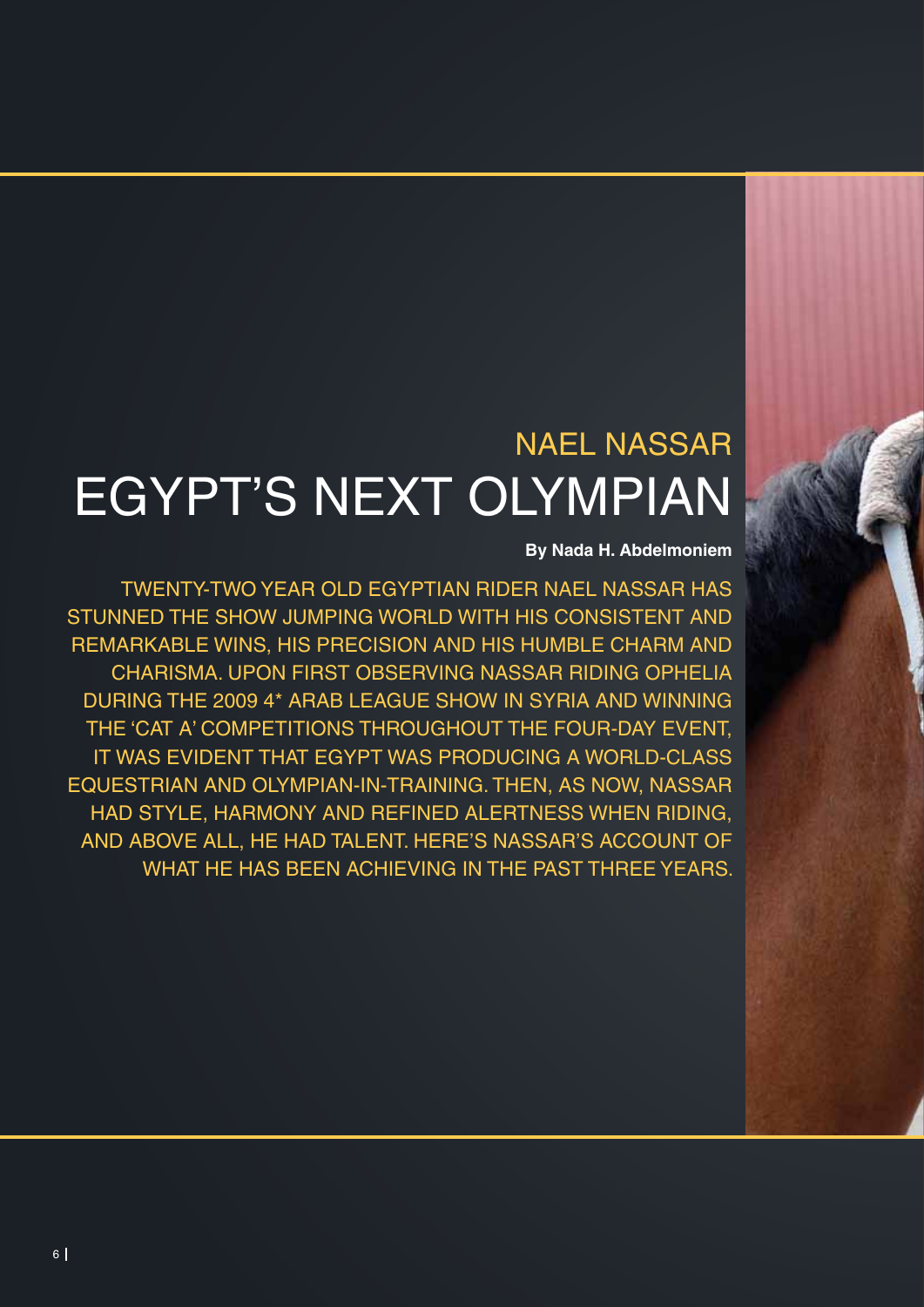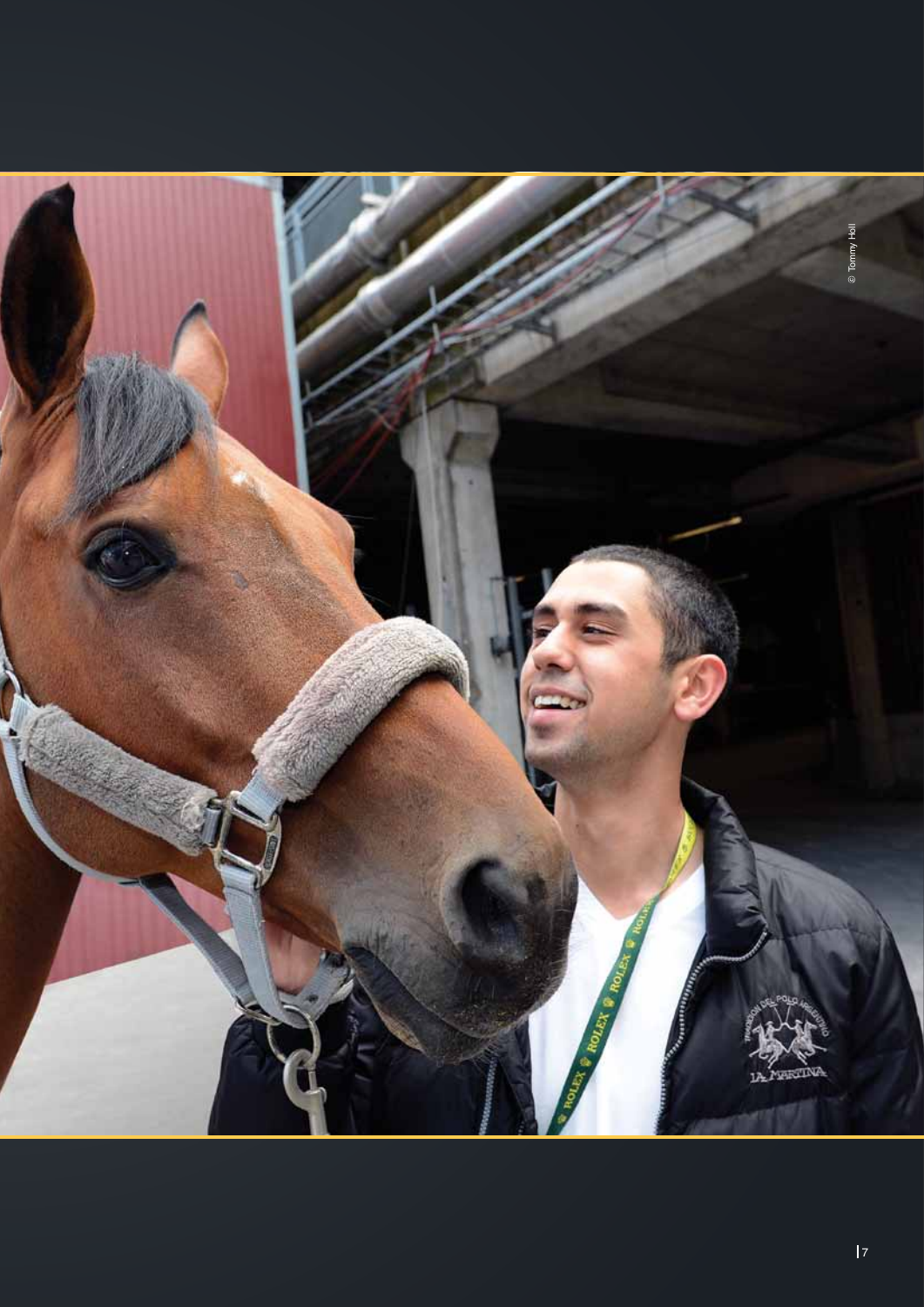

Just two years after Nassar's win in Syria and while still studying in university, he steadily kept making his mark in several international competitions. He managed to capture the attention of the audience and the accolades at the 2012 Winter Equestrian Festival in Wellington, Florida, when he seemed to come out of nowhere in Week 7 to win the \$15,000 Artisan Farms Young Rider Grand Prix, then progressing from there to win the entire 2012 Artisan Farms Young Rider Grand Prix Series.

Then, in July 2012, he blew past the likes of Olympians Beezie Madden, Reed Kessler and McLain Ward at the Spruce Meadows North American Tournament to win the \$35,00 Progress Energy Cup, a course technically tough with quite a challenging time limit. With his Belgian Warmblood

stallion, Raging Bull Vangelis S, Nassar beat more than 40 other experienced riders, advancing to a jump-off of two to earn his first win at Spruce Meadows in the only double clear of the class, and to earn Egypt its first win ever in Spruce Meadows.

Nassar showed every sign of continuing on this trajectory as he came into the 2012 autumn and winter, at the \$50,000 HITS Grand Prix in March 2013. And yet for all this, he remains humble, grateful, simple, and genuine.

From the twelve FEI World Cup Arab League Qualifiers that took place in the 2012/2013 season, two Arab riders qualified to represent their nations during the FEI World Cup Final in Gothenburg, Sweden (WC): Abdulllah Al Sharbatly for Saudi Arabia and Sheikh Ali Al Thani for Qatar. Al Sharabatly withdrew and his spot was taken by Qatar's Bassem Mohammed. Then comes Nassar deservedly earning a seat for Egypt as an extra rider riding outside his region and as the leader of the North American West Coast League, by earning at least equal points to the qualified riders for that region.

Born in Chicago, "the City of Big Shoulders", raised in Kuwait, studying Economics at Stanford University in northern California, fluent in four languages, this cosmopolitan native Egyptian showed promise from an early age. Standing now above six feet, most of his earlier mounts were on the small side, leading some of his fellow competitors to label them 'bicycles'. To this, in our HT interview with Nassar published in the 2009 summer edition (issue 29) he said, "I think having small horses just makes it more fun and challenging. Getting through a 1.45m course with a horse almost small enough to be deemed a pony is very rewarding".

Also from our interview, about taking in and training a new horse, here are some words of experience from someone so young: "I'd say it always starts with the flatwork. When you get on a new horse, you don't just attack the fences right away. You begin with feeling the canter under you, so that you have a slight idea of what you will be dealing with when fences come into play. Some horses are very handy and comfortable in the stride, others are elephants. Some have the blood of a thoroughbred; others are as cold as an ox. If you're able to get a good feeling of the horse as a whole and have roughly good control on the flat, your job already becomes that much easier. When jumping, while you continue to familiarise yourself with the horse's temperament, you start to concentrate on the feeling of the jump itself. You want to feel the horse's mouth, acceptance of pressure from the leg,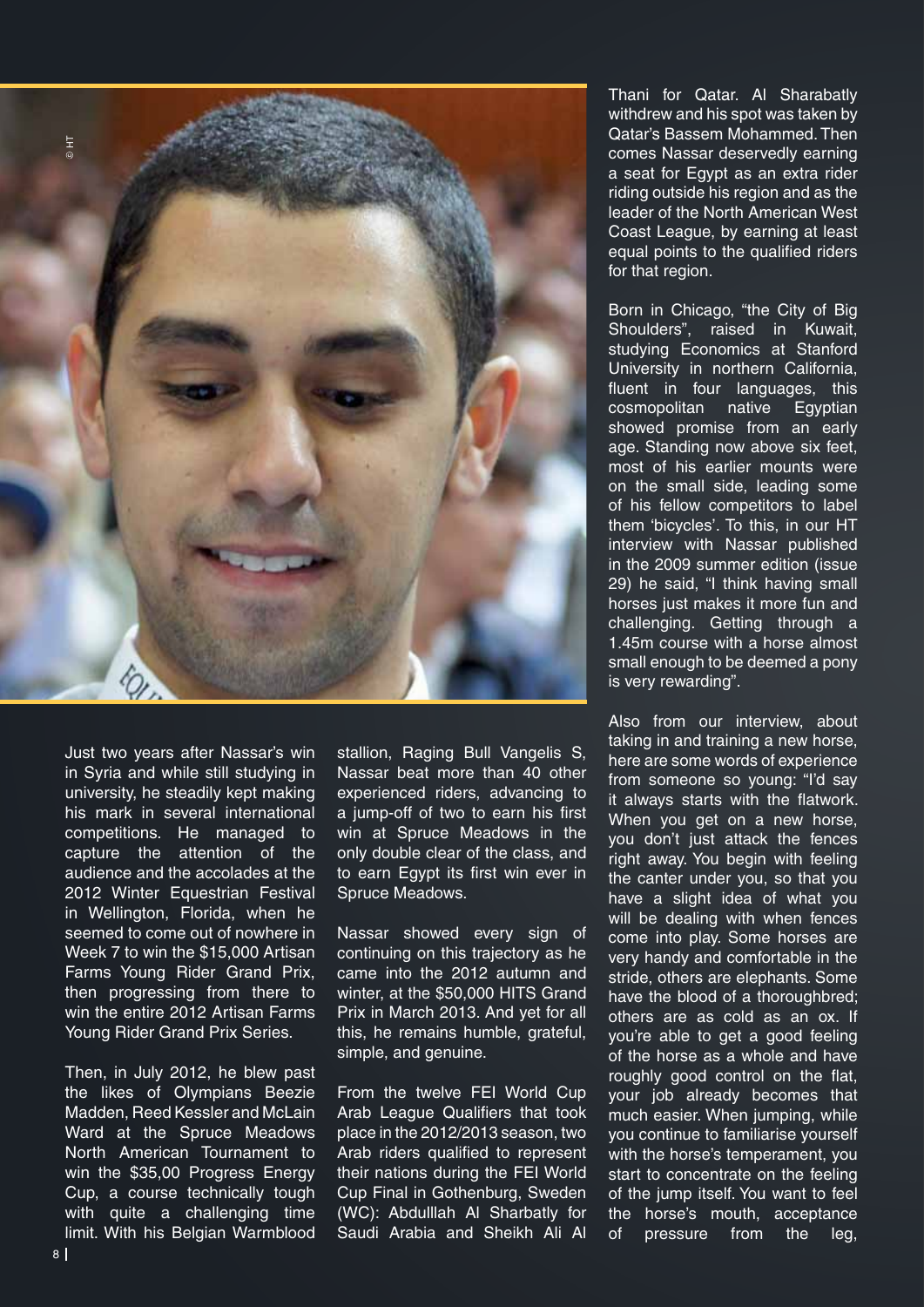

*Nassar & RB Vangelis during the WC class in Gothenburg*

tidiness, scope, light-footedness, concentration, and joy. The most successful horses are those who you feel enjoy jumping."

During the WC in Gothenburg, while Nassar and Vangelis had unlucky rounds, with his small horse Lordan, he excelled and they were placed in several classes. In the following interview, he spoke to us about how the whole event went, and how this time Lordan was the star.

#### **How did it feel when you realised that you qualified for the Rolex FEI World Cup in Sweden?**

I was very excited as this has been my goal for a year. It's also sweet that I can achieve what I've been aiming for and also extra sweet that the show is in Sweden as my lifelong groom Linda Algeborg is Swedish; we were both pretty excited. We were also hoping that it would go a little bit better than it went for us, but we are still happy to be here.

### **You had two down on the first day of the WC class; what went wrong there?**

Vangelis and I decided to go for it as obviously we are not here just to be here. It was a speed class and I took a tough inside turn to this big Swedish oxer. I ended up a few centimetres too close there and unfortunately had my first rail of the weekend. At the second insideturn, I thought I had a good shot. I honestly believed that we would leave it up. Maybe I rushed the first half of the turn and put him on a tough angle, but that's kind of what needs to be done when you are going against the clock. Sometimes you ride well and luck just isn't on your side. Not to mention that Vangelis came up completely lame a week before the final. He tweaked his neck in the paddock and it took a serious toll on the rest of his body. Maybe that's a reason for his uncharacteristic nature this weekend, maybe not. That's just how this game is sometimes.

### **What are your comments about the technicalities of the courses?**

The speed class wasn't too tough if you weren't trying to go fast which is usually how it's supposed to be. There were quite a few clears and the courses were a little bigger than I expected on the first day. As for the second round on the Friday, I thought we rode really nicely for a WC round and we all saw 17 clears which is a lot more than what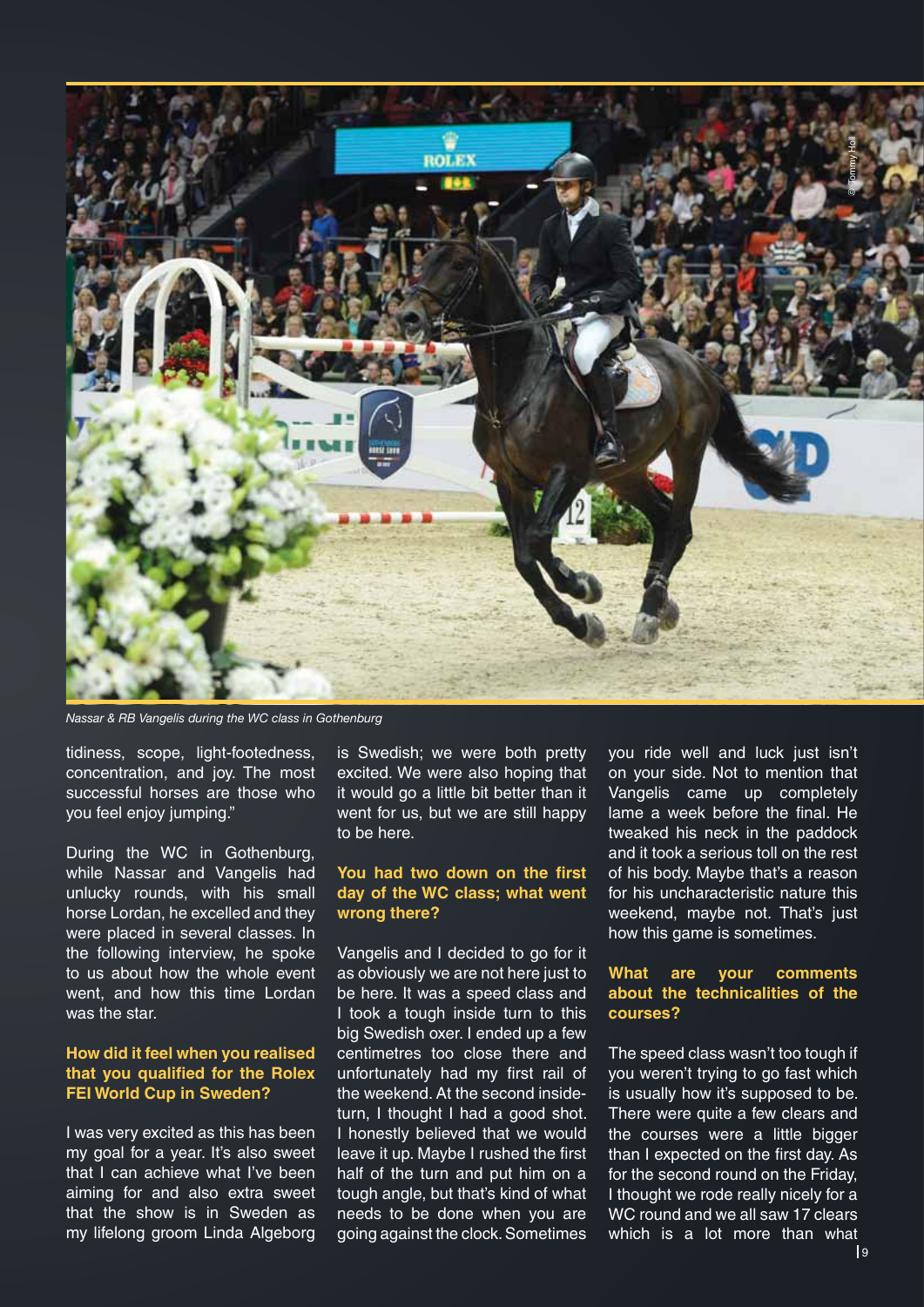

should happen in a WC class. It was great for the crowd of course but the riders were disappointed. I thought the courses were big in general, not too technical except for one or two lines where you really had to adjust; otherwise everything was nice and smooth.

**You have been featured on the cover of an American magazine called 'Horse & Style' with the caption "Best of the West" immediately before the WC; do you think there were a lot of expectations?** 

That's a good question. It's my first WC and I am still a young rider, there couldn't have possibly been too many expectations even though I won the US West Coast League and beat Rich Fellers, the winner of the 2012 WC. I don't think people had a lot riding on me and I just tried to

ride like I would at any other show. We will be back in form soon enough and I couldn't really pay too much attention to what people thought; I generally always expect a lot from myself anyway. I think I rode the best round I could have possibly ridden, Vangelis was simply not up for it this weekend.

#### **In the USA, are the crowds as big as the one we saw here at the WC?**

Not even close.

#### **Did the crowd play a role?**

I was hoping the crowd would play a bigger role, maybe wake Vangelis up a little bit, but he was completely unfazed by it. And to be honest, even though there were 10,000 spectators and once you go into the arena the whole place is lit up as if you are on a stage, once I went in I didn't really look at them and tried to block everything else out.

**On Friday in the international competitions you were placed third with Lordan; you beat the times of several riders such as Edwina Alexander-Tops and Christine McCree; there were only around 12 clears and your two clear rounds were carefully executed. What was your plan before going in?**

My current trainer Piet Raijmakers and I had agreed that Lordan and I would go for it; Vangelis wasn't having a good weekend as I mentioned earlier but Lordan was my remaining choice. I thought it was a really nice jump-off and was built really well for him. I was a little slow from fence one to two; this is where I think I lost at least the second place. But then I picked it up and had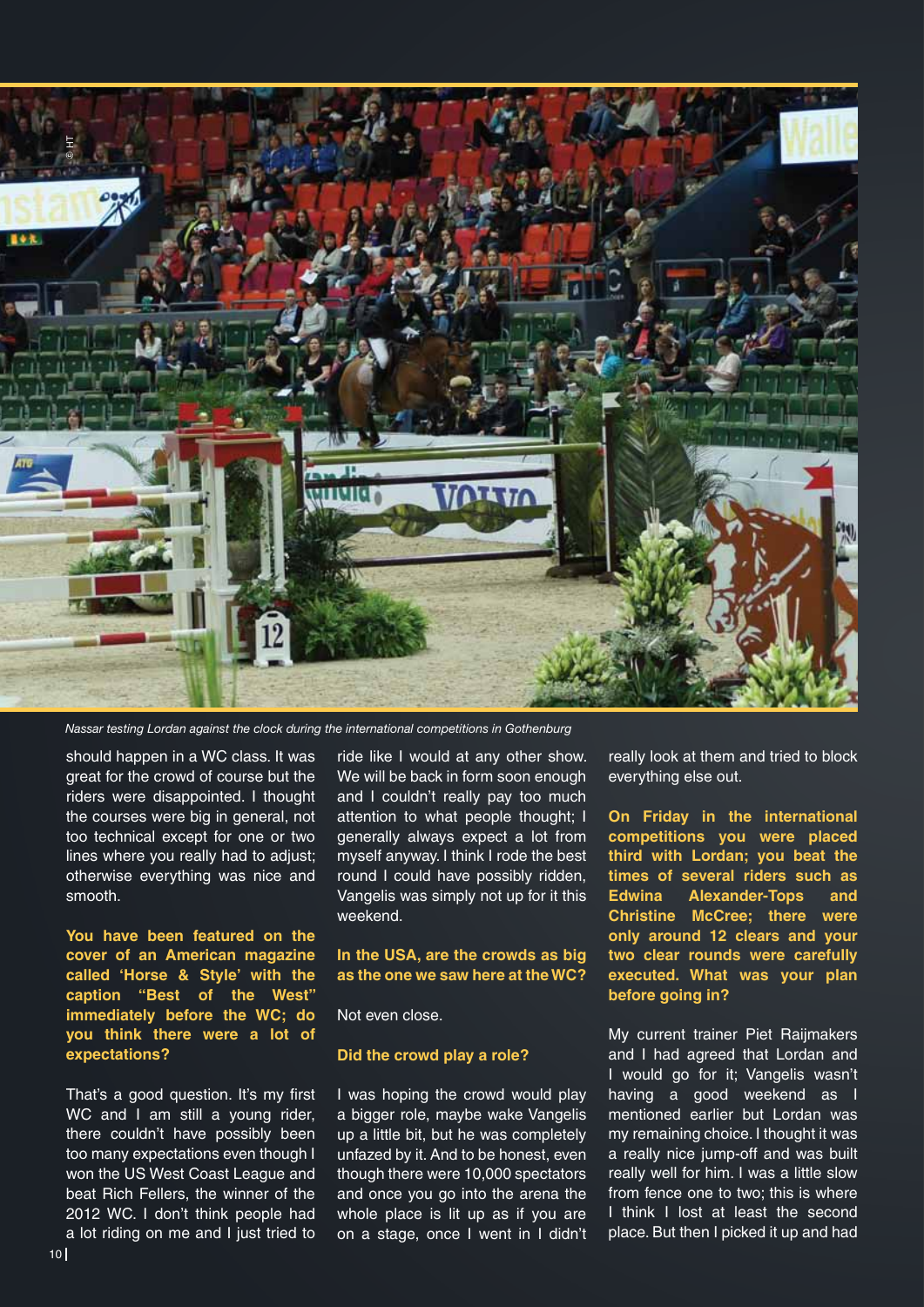a really short turn back to the oxer and got my rhythm, from there I just came flying home. It was super fun, probably one of the most enjoyable rounds I cleared.

#### **Was that the first time you really tested Lordan against the clock?**

Probably. I tried to go faster and he usually gets more careful as I go quicker, it's just sometimes he gets too careful and spends too much time in the  $air - and$  then I end up going a little slower than I want to. But he felt great throughout the weekend; he attacked the fences, he was confident and he was responding well.

#### **Tell us more about Lordan and Vangelis?**

Vangelis still feels young and fresh, not this weekend obviously! Hopefully he can still jump until he is 18 so we should still have a few more years in him. I acquired Lordan at the end of his sixth year. He got hurt when he came to us so I couldn't start riding him until the end of his seventh. Then, things moved quite fast after his rehab and getting back to being sound, and we took him to a couple of national shows where he was all over the place. Subsequently I threw him straight into the young horse championships; he was just really responsive. Things went uphill afterwards: he won the young riders series in Florida in 2012 as an eightyear-old and I also had him jump some 150 classes there at the end of the circuit as well as some of the WC qualifying classes where he won one in Thermal. He is really stepping up. He is a lovely horse, small, compact with a lot of blood and I really enjoy riding him.

#### **And how have things been shaping up with your trainer Piet Raijmakers?**

They are great. He is always bubbly, friendly, outgoing and at the same time he is a legend. He's won two Olympic gold medals and as many Grand Prixs as you can think of. And



you can see that he is really well respected by all the riders from the sport, people are always asking for his advice. It is a privilege to be with him. And it has been reassuring to have him here with me as I haven't had a trainer for about a year now. As much as I enjoy not having one as it helps me develop, it's still great to have someone give you some pointers, help you while warmingup and helping right before a competition.

#### **When will you graduate and tell us about the support you get?**

I have one more quarter left as I took two quarters off, one in the fall of 2011 to prepare for the Pan Arab Games, and one in the spring of 2013 to prepare for the WC Final at Gothenburg. I'll graduate in December. As for my support group, I have a great one, my parents first and foremost. The people in Egypt have been great as well. In the USA, even though I came out of nowhere and stole a few classes, they are still friendly and nice to me. I qualify to shows as an extra athlete so I am not really stealing any of their spots which is a plus. To be honest, I've been really lucky as it's really important to have a good support group behind you.

#### **FACTS:**

- North America is allowed a total of ten riders for the World Cup Final; seven from the East Coast, and three from the West Coast. Rich Fellers was already qualified as he had won the World Cup Final in 2012, consequently he was exempted from the requirement of qualification points. Nassar needed to have at least 77 points to qualify, which is